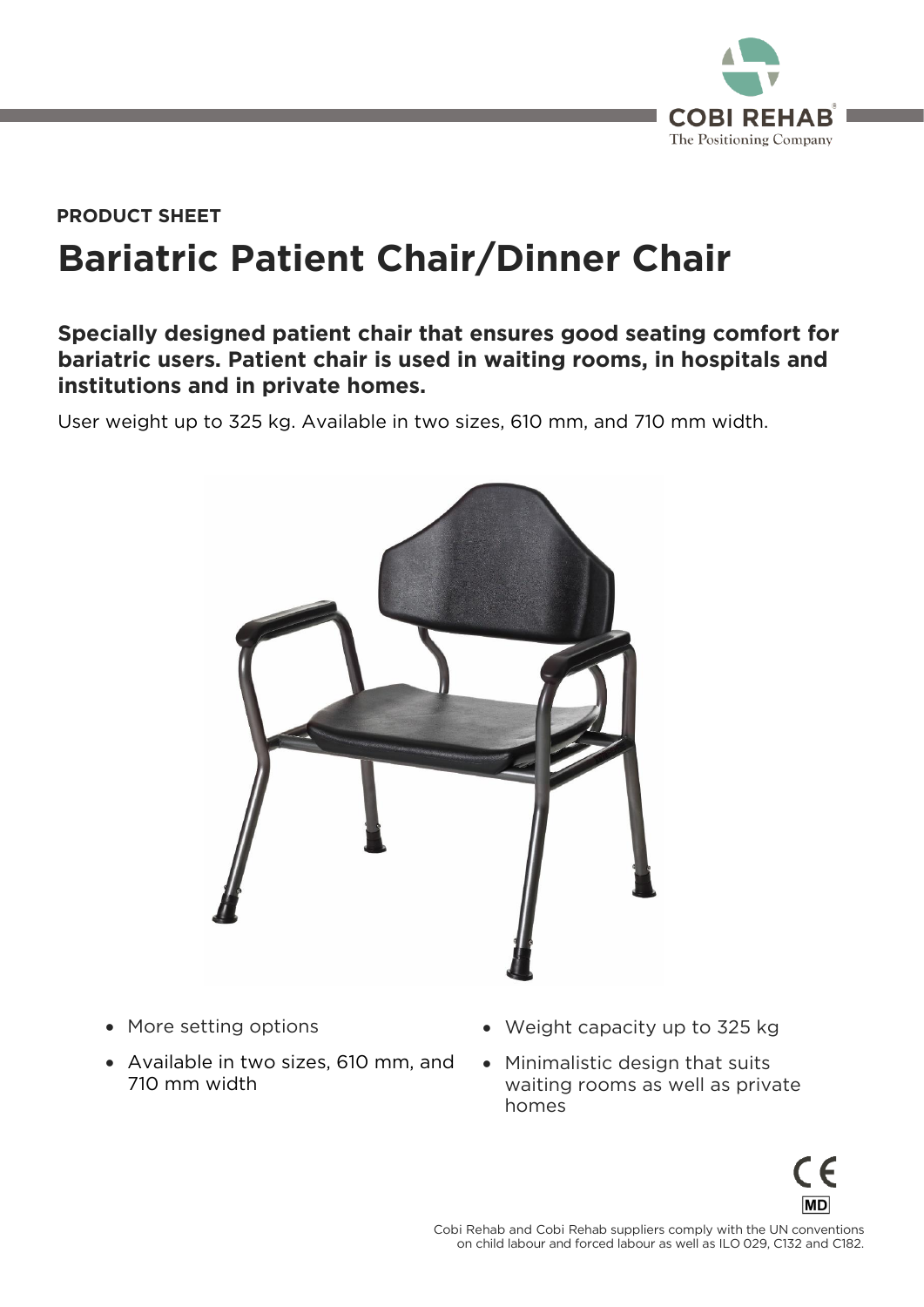## **General information**

This product sheet contains important information about the use of Patient Chair and the target group for the product. It also includes a range of specifications on Patient Chair. specifications on Patient Chair.

The most recent version of this product sheet can be found on our website where it also can be scaled up to a larger font size. scaled up to a larger font size.

## **Bariatric Patient Chair/Dinner Chair**

Patient Chair is a very strong chair ensuring good<br>seating comfort for users weighing up to 325 kg. Patient Chair is available in two seat width. 610 mm, and 710 mm. Patient Chair is intended for indoor use.

Patient Chair is equipped with a wide seat which<br>with the curved armrests ensures good space between the armrests. The seat depth can be adiusted in three different depths. adjusted in three different depths.

## **Construction**

Bariatric Patient Chair consists of lightweight<br>tubes ensuring maximum stability and low weight. The pipes are surface treated. The pipes are surface treated.

The arm rests extend beyond the seat surface, which reduces the risk of being pinched. It also makes it easier to get a good grip when getting in and out.

### **Settings**

Patient Chair consists of two parts, the chair<br>frame, and the backrest, Bariatric Patient Chair is assembled using the supplied bolts and washers. assembled using the supplied bolts and washers.

#### **Adjustment of the seat depth and backrest**

The seat depth can be adjusted in three positions.<br>Select two holes (front, middle or rear) on the backrest for the desired seat depth. backrest for the desired seat depth.

You can always contact Cobi Rehab if you want more information about Patient Chair. more information about Patient Chair.

Cobi Rehab reserves the right to change the product specifications without providing prior notice

The design of the back and seat allows the user to sit completely back in the seat, which can be preferable when the chair is used as a dining chair at a table.

hospitals institutions and in private homes hospitals, institutions and in private homes.

Patient Chair may only be used on a flat, hard<br>floor with a maximum inclination of 3°. Larger slope increases the risk of tinning slope increases the risk of tipping.

The backrest of the Bariatric Patient Chair can be adjusted to achieve the best possible sitting position. The backrest can be moved  $+/-$  60 mm in total.

The curved tubes ensure good seating comfort.

The seat height is adjustable from 440-590 mm.

#### **Adjustment of the height settings of the legs**

The height of the legs can be adjusted in six<br>positions by loosening and tightening the four bolts already mounted on the legs. bolts already mounted on the legs.

#### **During use**

The backrest can be adjusted in three different<br>depths. Adjusting the seat depth does not affect the stability of the chair. the stability of the chair.

#### **Cleaning, maintenance, and long-term storage**

The Patient Chair frame and seat is cleaned using water and a reqular cleaning agent. water and a regular cleaning agent.

#### **Disinfection**

Bariatric Patient Chair can be disinfected using<br>ethanol 70-85% or a chlorine product of min. 1000 ppm and max. 10000 ppm. ppm and max. 10000 ppm.

#### **Maintenance**

Bolts and maintiful should be checked regularly and replaced if necessary.

#### **Long-term storage**

When Bariatric Patient Chair is not in use, store it in a dry place and between -10 and 40°C. in a dry place and between -10 and 40°C.